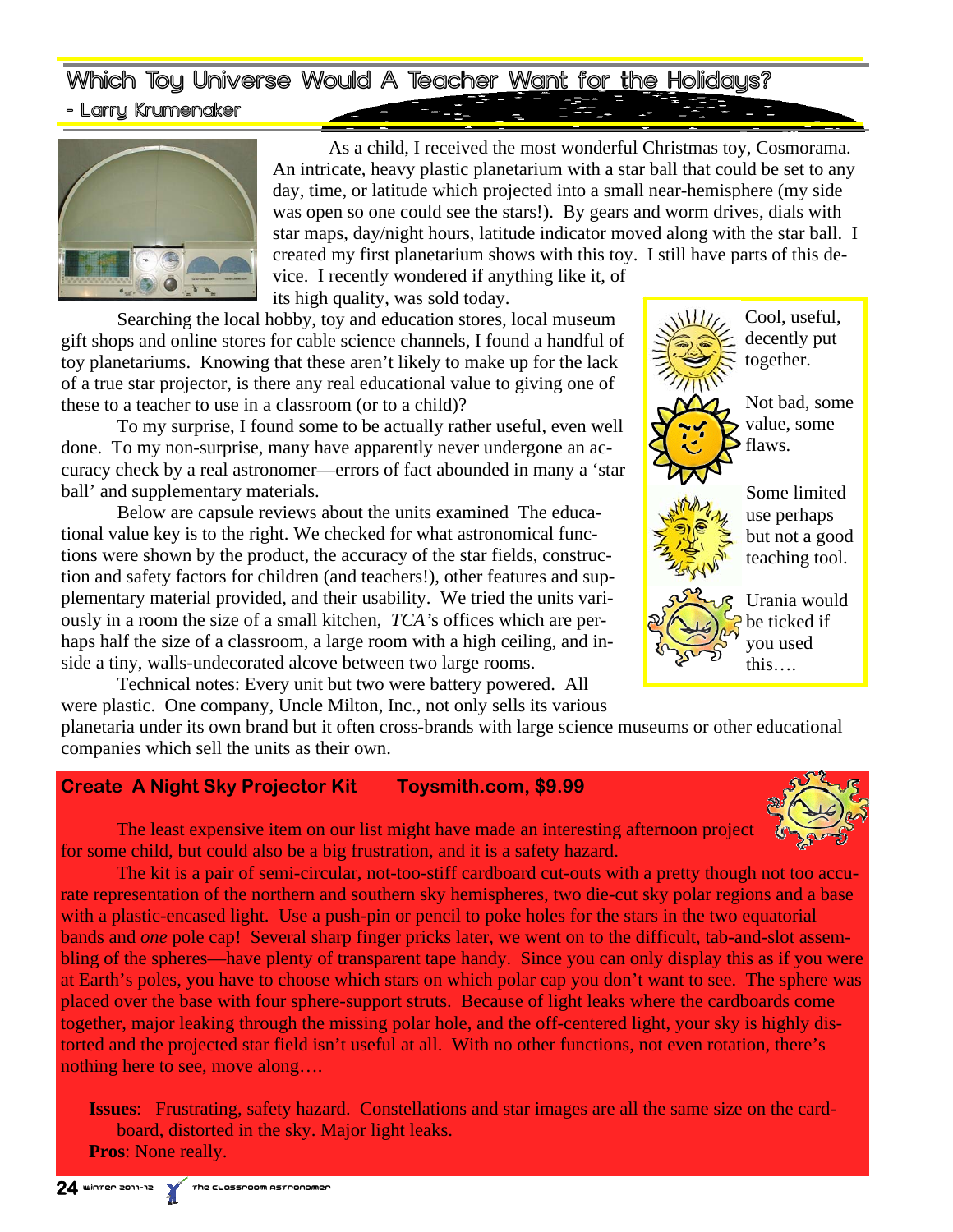## **Discovery Kids Ultimate Star Planetarium store.discovery.com, \$79.95**

 The only toy planetarium that *looks* like a traditional projector! Motorized, can be set for any date, time, latitude, has a go-to mode for setting particular constellations in view and a night mode where it slowly rotates for an hour and then shuts off. A red LCD with 'dot matrix" lettering is your monitor for the Control Panel below it.

 Control Panel accesses as a built-in glossary. The Earth Search mode views the sky at any location in its memory, and a Constellation Search shows you a constellation picture and outline and rotates the

> projector to put it at the zenith, then you can select Star Facts for info relevant to the constellation, history, and astronomy facts in general. Audio tells you what it is doing "Accessing…" but not what data is actually accessed.

> Some things make this less than ideal. There are hardly any differences in the magnitudes of the stars shown; first magnitude stars are barely bigger than the faintest ones. Judicious use of an awl fixed that. There is no Milky Way or coordinates to show. The projector is very sensitive to how it is handled and all too easy to strip the gears at worst, lose alignment at best. Every time you use a menu, you have to start at its very beginning or end and repeatedly hit arrow keys to get to where you want to go, no matter how far down the list it is. No shortcuts. An attached projector has planet pictures, but

otherwise it does nothing.

**Pros**: Most versatile for positioning the sky. Impressive looks. Much information though the quality is sometimes dubious. A very good operational manual is provided.

**Issues**: Fragility of the device, control panel is so-two-decades ago. Virtually no brightness differences in the star display make finding constellations and individual stars a torture. Sold only online, Discovery brick-and-mortar stores have all been closed.

#### **iOptron LiveStar Mini-Planetarium www.ioptron.com, \$69.**

 This device is the closest thing to a professional-level planetarium on the toy market. It does few things but it does them well. Runs on a power brick (no batteries), controlled by a remote using a flat CR2032 watch battery which turns the star lamp on (two levels) and off,

rotation speed (off, really slow, and fast), and rotation (normal, reverse(!) and stop). That's it. You manually adjust the latitude (there's a latitude scale on both sides' locking knobs) from nearly North Pole to South Pole, if you don't mind having the support-arc block a bar of sky. There is a date and hour setting rings that are accurate on the 'counterweight' where the power cord and infrared receiver are located. A small somewhat accurate compass is on the base for orientation. Has a perfect horizon cutoff.

 Shown is the Milky Way, constellation markings, and brighter stars which are created with circular windows as opposed to pinholes, imperfect yet one of the more realistic star fields around. During the day it makes an attractive if reversed celestial globe, dark blue with official IAU constellation boundaries and a

chrome-gray plastic base. With small digital LCDs sold for table-top conference room use and a regular laser pointer as arrow, you can do real planetarium shows!

**Pro**: One of only two units that can do a 180-degree latitude range and with motorized daily motion. Generally accurate star field. No assembly required. One year warranty. Full latitude and rotation motions.

**Issues**: Light flickers off in some rotational spots. Imperfectly round stars. Three misspellings—Wega, Andromedae, and Triangulum Asu (instead of Aus, for Australis). No idea what to do if and when the bulb burns out access seems denied.









TOY PLONETOrlums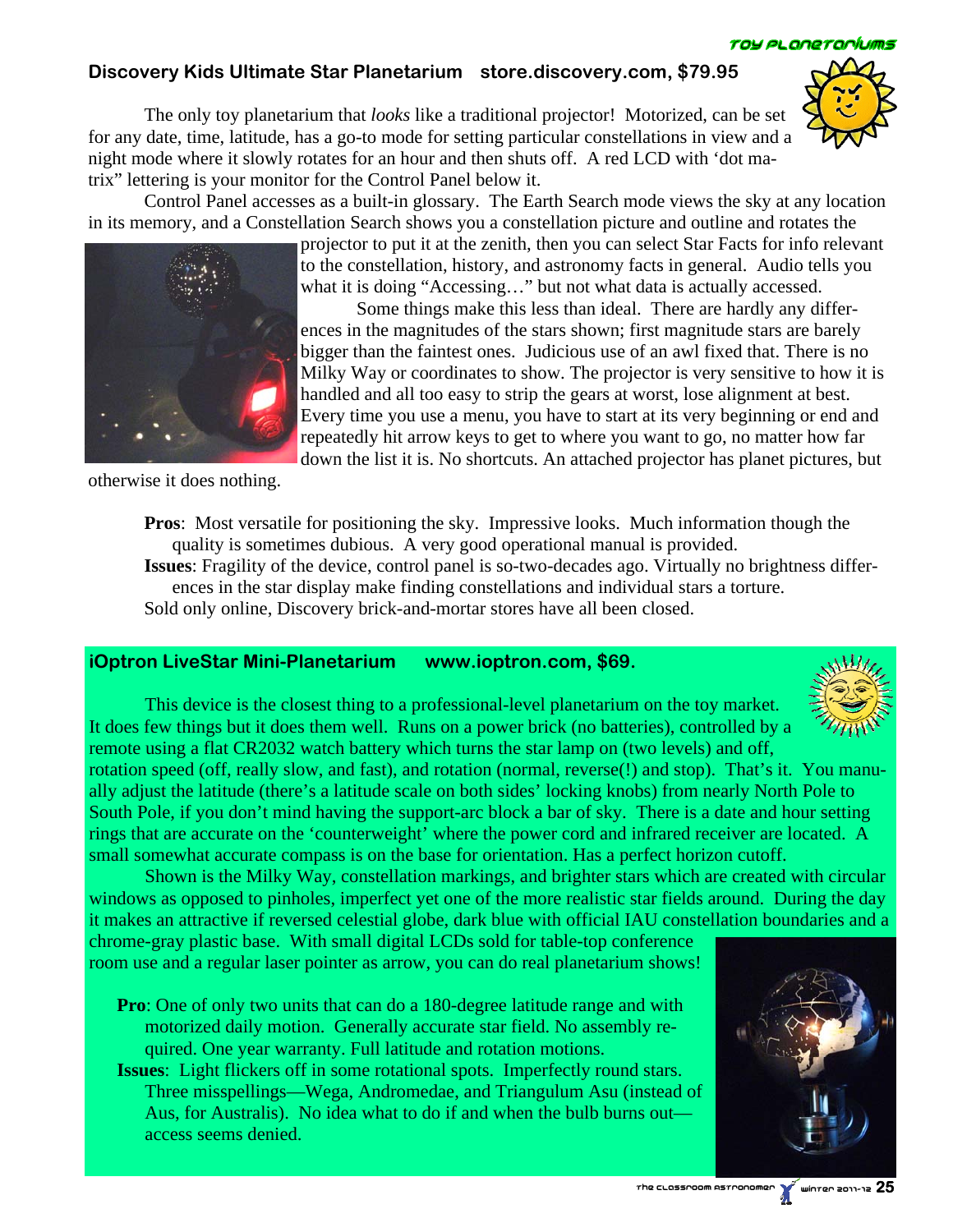### roy planeraríums

# **ScienceTech's Talking Galaxy Planetarium with Night Light elenco.com**

 The starfield covers only the sky's northern half and only rotates accurately for someone at the North Pole. With about 35 constellations, at least six are misspelled and some misplaced. Awkward constellation figures. It has a built-in, scientifically correct, short audio

presentation on the zodiac and the unscientific nature of horoscopes, which is good but since it can't be shut off, it will be heard *every* time the unit is powered up. Reasonably bright.

 A second hit on the power button brings up night-light mode, a dimmer pair of alternating blue and green lights though the colors are hard to see by the time the light reaches the wall or ceiling. A short cord with 3.5mm headphone jacks is for attaching an audio device, which dies cut off the anti-horoscope talk. The speaker volume can be controlled but the speakers are low quality and muddy.

 Comes with 1) a CD with Cyber Sky, a decent ten-year-old star charting program, though not for young kids; 2) a small red flashlight that the box seems to indicate is a pointer with a visible beam but of course it isn't. Not a very good pointer, either.

 Once sold by National Geographic, NGS sells a newer model but it looks to function little differently. For a \$43.95(!) planetarium, it makes a nice but expensive nightlight.

 **Pros**: the CD. **Issues**: Deceptive box artwork, non-flexibility of functions.

## **Uncle Milton's 3D Star Theater unclemilton.com \$39.99**

 Essentially a desk paperweight disguised as an 8-slide projector. Four non-3D images of planets and nebulae and four 3-D maps of the seasonal skies. The star maps actually

looked to be interesting—stars, Milky Way, labels and mythological drawings—but the optics are so bad one could only focus one part of the map at a time. The 3-D aspect worked on the focused area but so what? There are no supplemental materials—no CD, no poster, no booklet—and thus nothing to do with the projections but look and struggle with the tiny, out-of-focus details. This is money better spent elsewhere.

No **Pros** other than maybe as an entrance-way slide projector. **Issues**...too many.

**Uncle Milton's Death Star Planetarium unclemilton.com \$29.99** 

 If you are a Star Wars collectable fanatic, you'll love this. A two-part (some assembly required) model of the Death Star, when you flip off the top part you have a tiny halogen light illuminating a clear plastic dome with the Star Wars galaxy showing all your favorite planet names and trading routes. Oh, teacher, you want reality? Put the flimsy plastic star field over the attached-byscrews Star Wars dome and project the sky (dimly) on your ceiling. Don't let the fact that the constellations will all be backwards deter you! And it is non-rotating and set for Earth's North Pole, where you don't live.

**Pros**: The starfield hemisphere is actually fairly accurate in star pattern so you could use it like a kind of celestial "globe" except it is so small you have to be within inches to look at the stars clearly.

**Issues**: Just about...everything. Avoid this one unless you are a Star Wars junky. Needs adult help to assemble, with tiny lights and screws.

# **Uncle Milton's Star Theater 2 unclemilton.com \$29.99**

We were pleasantly surprised with this device but also wondered why Uncle Milton only went halfway on designing this product which could have been so much better.

The Star Theater 2 is a clear plastic ball on the end of a battery holder that functions as the rotation control and axis. The stars, labels and constellations are all white opaque areas painted/embossed on the